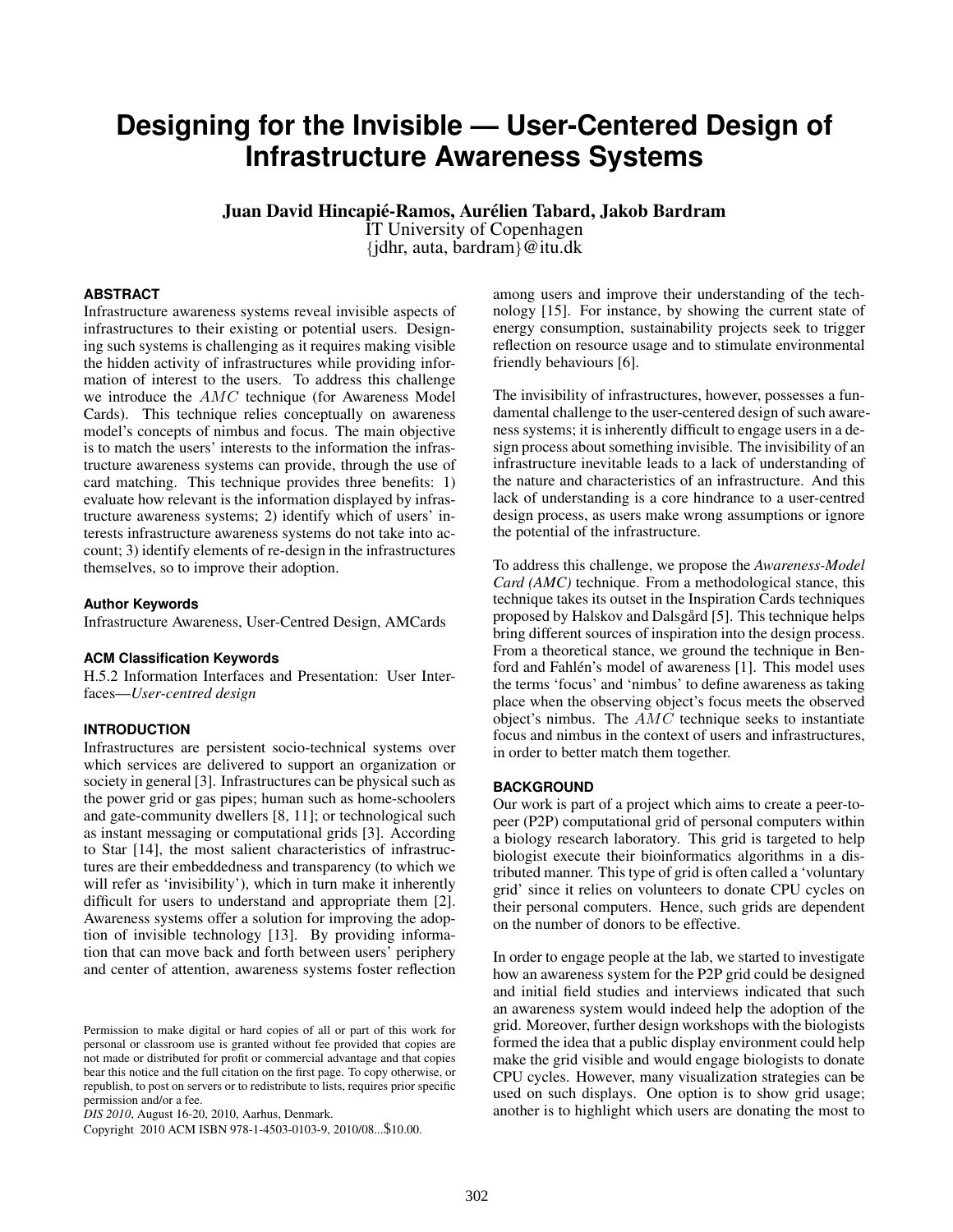the grid (an approach often used in other grids). During these design workshops, the core challenge was, however, that the invisibility of the infrastructure restrained participants from understanding the design space, which in turn hindered their engagement and creativity.

# **THE** AMC **CONCEPTS**

In order to address the challenge of engaging user in the design of awareness systems for an invisible infrastructure, we propose the *Awareness-Model Card (AMC)* technique. This section outlines the conceptual background, while the next presents the technique.

### **Infrastructure Awareness**

The awareness model presents 'focus' as what an object is interested in, and 'nimbus' as the information that an object projects about itself [\[1\]](#page-3-9). Awareness of object A in relation to object B happens when A's focus meets B's nimbus; i.e. when A is interested and has access to what B projects about itself. The problem of invisibility of infrastructures, modelled in terms of awareness model, is presented in figure [1A](#page-1-0). Here there are two obstacles to awareness, first the user (U) focuses on different things than the infrastructure (I) in itself, and second the infrastructure's invisibility (shown in dashed lines) keeps the user from sporadically confronting it.



#### <span id="page-1-0"></span>Figure 1. Infrastructure Awareness' awareness model.

*(The circle represents the object's nimbus. The cone represents the object's focus and its orientation.)*

An Infrastructure Awareness (IA) system seeks to overcome these difficulties by providing awareness to the user about one or more properties of an infrastructure. To achieve this, the Infrastructure Awareness system extracts data from the infrastructure's nimbus and translates it into information that the user is interested in and can pick up using technologies like ambient displays. This is shown in figure [1B](#page-1-0).

# **Design Approach**

A range of participatory and user-centred design methods provide tools and resources to foster stakeholders' creativity in the design process [\[4\]](#page-3-10). For example, Pictive [\[12\]](#page-3-11) is an early example of using paper based techniques to facilitate users' implication in the design process. Mackay discusses in further details how paper and video prototypes help identify possible solutions [\[10\]](#page-3-12). As open thinking can be hard to instigate for participants not familiar with such methods, designers proposed to use different sets of visual elements such as elements of the *Interactive Thread* [\[9\]](#page-3-13) or IDEO cards [\[7\]](#page-3-14) to engage participants in generating ideas.

More recently, Halskov and Dalsgård have proposed inspiration cards [\[5\]](#page-3-8) to both frame the ideas of participants and bring various sources of inspiration into the design process. They introduce two types of cards; so-called 'domain cards' describing findings from domain studies, and 'technology cards' illustrating applications of technology. By combining such cards, their workshop activity aims to develop new design concepts.

Central to all these previous techniques is that they all address a design process for something very specific and visible. Our focus is, however, slightly different since we are not only interested in what technology to use for the awareness system, but rather which elements of the (invisible) infrastructure are interesting to the users. For this purpose, the AMC technique retain card mapping between two different domains. But rather than using domain and technology cards, we propose to generate awareness systems ideas by using *focus* and *nimbus* cards.

### **THE** AMC **TECHNIQUE**

The objective of the AMC technique is to construct an awareness model through a participatory card matching activity. Figure [2](#page-1-1) illustrates the overall flow of the technique.



<span id="page-1-1"></span>Figure 2. The  $AMC$  technique in the design process.

#### **Card design**

The AMC technique uses two types of cards: focus cards and nimbus cards. Based on preparatory domain analysis and field studies, designers initially create a deck of focus cards. Focus cards represent users' interests in the context of a given activity. Using information from the infrastructure developers, designers also create a deck of nimbus cards. Nimbus cards highlight different features of both the underlying infrastructure and the awareness system. We used cardboard cards with a title, a description, optionally a related image, and free space for comments. All cards also belong to a category for inspiring participants to generate new cards within a given category, or to identify missing categories.

#### **Presentation**

The introduction to the  $AMC$  activity starts with a short description of the workshop activities, the infrastructure, and the current state of the awareness system being designed. Thereafter, the focus cards are presented for 1 or 2 minutes, and participants start exploring them.

# **Co-creation and Matching**

In the first phase of the workshop, participants are invited to challenge the focus cards. Participants start by exploring the cards in order to refine or discard them, or even create new ones describing interests related to the application domain. Then, participants organize focus cards in a hierarchy and in categories. The hierarchical organization leads to define the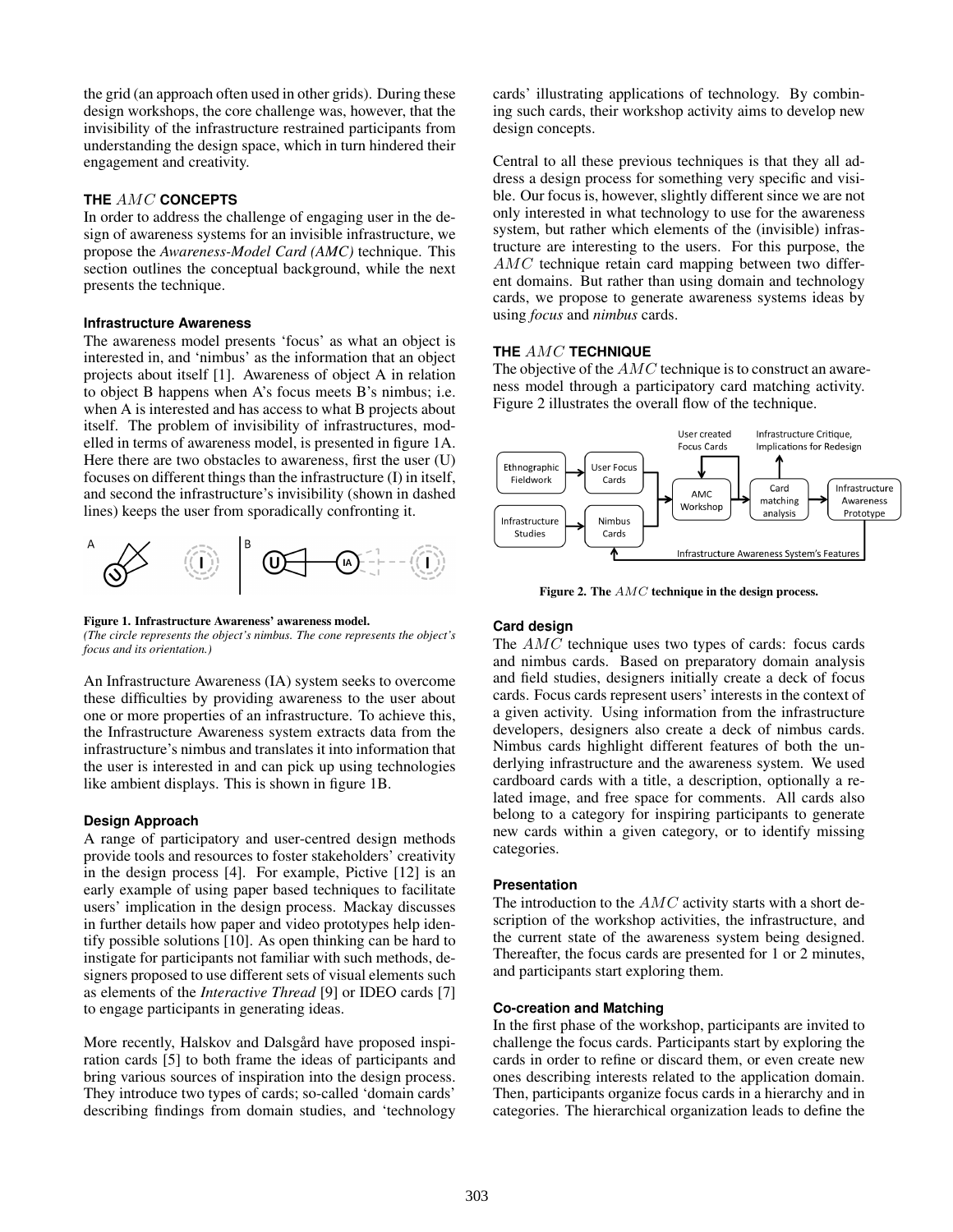relevance of focus cards from the participants' standpoint. The categorical organization leads to identify missing categories as well as topics which are more salient than others.

During the second phase of the workshop, focus and nimbus cards are matched. Participants group one or more focus cards with a nimbus card, if they considered the nimbus card provides for information related to the user cards. The cards are attached to a cardboard and participants are encouraged to describe how the matching occurs. In this stage participants and designers can discuss new nimbus cards that would match focus cards.

## **Closure**

The final phase organized the matching cards in three categories *matched*, *missed*, and *discarded*. The *matched* category consists of matching focus and nimbus cards, implying that users' interests are matched by a representation of the infrastructure information. Designers can use matched cards to investigate awareness efficiency, and to identify improvements. The *missed* category consists of groups of focus and nimbus cards that match but where one of the two elements of the nimbus is missing. Either the awareness system display information not available from the infrastructure or the infrastructure provides elements of interests that are not displayed by the awareness system. Designers can leverage this information to inform the new features of the awareness system, or to critique the infrastructure. The *discarded* category consists of focus or nimbus cards that could not be matched, as well as focus cards that were out of scope (e.g., "provide a centralized purchasing system").

#### **USING THE** AMC **TECHNIQUE**

The AMC technique was used in the design of the ambient displays system for the P2P biology grid. First, two design workshops were conducted to discuss and mock-up the display system, and then one workshop using the AMC technique was done in order to refine the design. In the AMC workshop, four molecular biologists (one post doc and three PhD students) and two designers participated. Two of the biologists participate in the overall project of building the P2P computational grid, and have experience in developing bioinformatics software. All of the participants have taken part of some of the previous design workshops and had an overall understanding of both the infrastructure and the concepts of an awareness system.

The designers brought an initial set of cards consisting of 19 nimbus cards and 11 user focus cards. The nimbus cards detailed features of the infrastructure (15 cards) or the awareness system (4 cards) like "[grid] capacity", "tasks executed", "contribution levels", and "job progress". The user focus cards represent users' interests like "resource availability", "latest publications", and "how quickly will I have my results?". During the co-creation and matching stage 15 new user focus cards were created showing interests like "projects explanations" and "calendar of upcoming events".

In the matching stage, participants created 11 *match* groups all of which had matching features of both the infrastructure and the awareness system. Moreover, 4 nimbus cards where *discarded* as irrelevant for the user interests. Participants *discarded* 9 user focus cards (5 new) as not related to the infrastructure, and 4 (2 new) of them were categorized as *missed*.

#### **Results and Discussion**

Overall, the AMC technique proved instrumental in re-framing the understanding of participants' interests through their use of focus cards. This helped them to draw implications for the (re)design of both the awareness system and the infrastructure.

More specifically, our first observation was that by letting participants review, correct, create, and classify focus cards, the technique helped the designers to gauge the interests of the participants. We were able to refine our understanding of the participants' interest and identify elements we missed during the field work. Moreover, the focus card helped to prioritize participants interests in the following order:

- 1. Ongoing activity in the lab What is going on? What are the latest publications?
- 2. Get and understand results How do others do procedure X? Am I missing something?
- 3. Experimental procedure Resource availability and location. Colleagues expertise.
- 4. Publicizing results Exceptional results. Decoded RNA & DNA.

While we initially identified experimental results as the most important thing that biologists wanted to share with each other, the AMC workshop revealed that their interest was stronger in day-to-day activities and discussions.

As for the topical organization of focus cards (figure [3\)](#page-2-0), it led to a new category we had missed; namely communication. This led to the generation of a whole set of focus cards focusing on aspects like explanations about ongoing project, Tweets, MBI emails (a mailing list dedicated to resources in the laboratory), updates about last week's activities, and an overview of upcoming events. By grouping focus cards in categories, we could also identify how some interests were redundant or deeply related and thus select focal points from different categories.

Our second core observation was, that the mapping of focus

<span id="page-2-0"></span>

Figure 3. Topical organization of focus cards